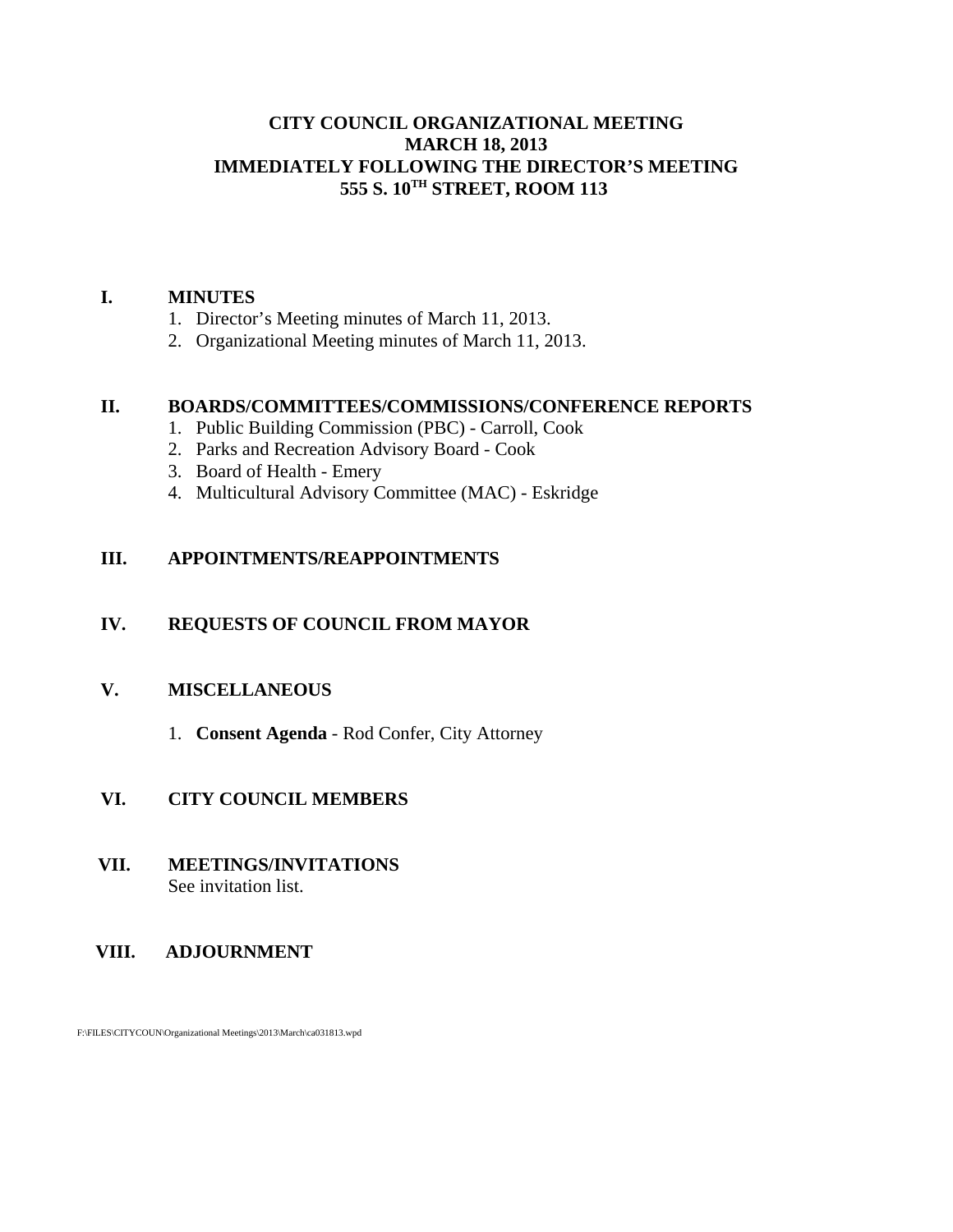### **MINUTES CITY COUNCIL ORGANIZATIONAL MEETING MARCH 18, 2013**

**Present:** Carl Eskridge, Chair; Gene Carroll; Jonathan Cook; Doug Emery; Lloyd Hinkley; and DiAnna Schimek

**Absent:** Jon Camp, Vice Chair

**Others:** Rod Confer, City Attorney; Rick Hoppe, Chief of Staff; Denise Pearce, Senior Policy Counsel; and Joan Ross, City Clerk

Chair Eskridge opened the meeting at 2:20 p.m. and announced the location of the Open Meetings Act.

#### **I. MINUTES**

- 1. Director's Meeting minutes of March 11, 2013.
- 2. Organizational Meeting minutes of March 11, 2013.

With no discussion, the minutes were placed on file in Council office.

#### **II. BOARDS/COMMITTEES/COMMISSIONS/CONFERENCE REPORTS**

#### **1. Public Building Commission (PBC) - Carroll, Cook**

Carroll stated they discussed the solar panels on the  $27<sup>th</sup>$  Street Police station. Two bids with only a minor difference. Secondly, discussed the old jail and what will happen to the building. The building is owned by the County, who will ask the PBC to manage. County departments will move in with anticipated full capacity. The design on the old jail is under way and eventually PBC will manage.

Approved standard vouchers, and a contract for the x-ray machine used at the Law of Justice.

#### **2. Parks and Recreation Advisory Board - Cook**

Cook stated the City golf report showed rounds over the last year down 12.8%. Down approximately 8% over a ten year average. Selected a consultant for the golf analysis study, from The National Golf Foundation, Jupiter, Florida. May take three months for the study.

The Holmes Lake Clubhouse exterior stucco is going on. The interior is being worked on, and with a delay in steel may be a delay of 15 days. Could be completed by May  $15<sup>th</sup>$  to May  $30<sup>th</sup>$ .

The Board discussed budget outcomes and indicators, to continue through at least the next meeting. As the City is on a Bi-Annual budget departments work on outcomes, indicators, and expectations for parks programs.

Cook added they discussed the mapping of parks mowing. The City has a map for each neighborhood park, areas to mow. Discussed the Prairie in the Park Program, and what will be more trees and natural. Now, have 800 acres of taller grass in all parks, with neighborhood parks having 165-170 acres of tall grass. Will deal with specific problematic spots as \$50,000 put in the budget.

Parks had the 2 for Trees Conference, and there will be a Roses, Roses, Roses Seminar on April 16<sup>th</sup>. Rededicated Sherman Field and held the dedication of Jan's Emma, a sculpture which will be placed in the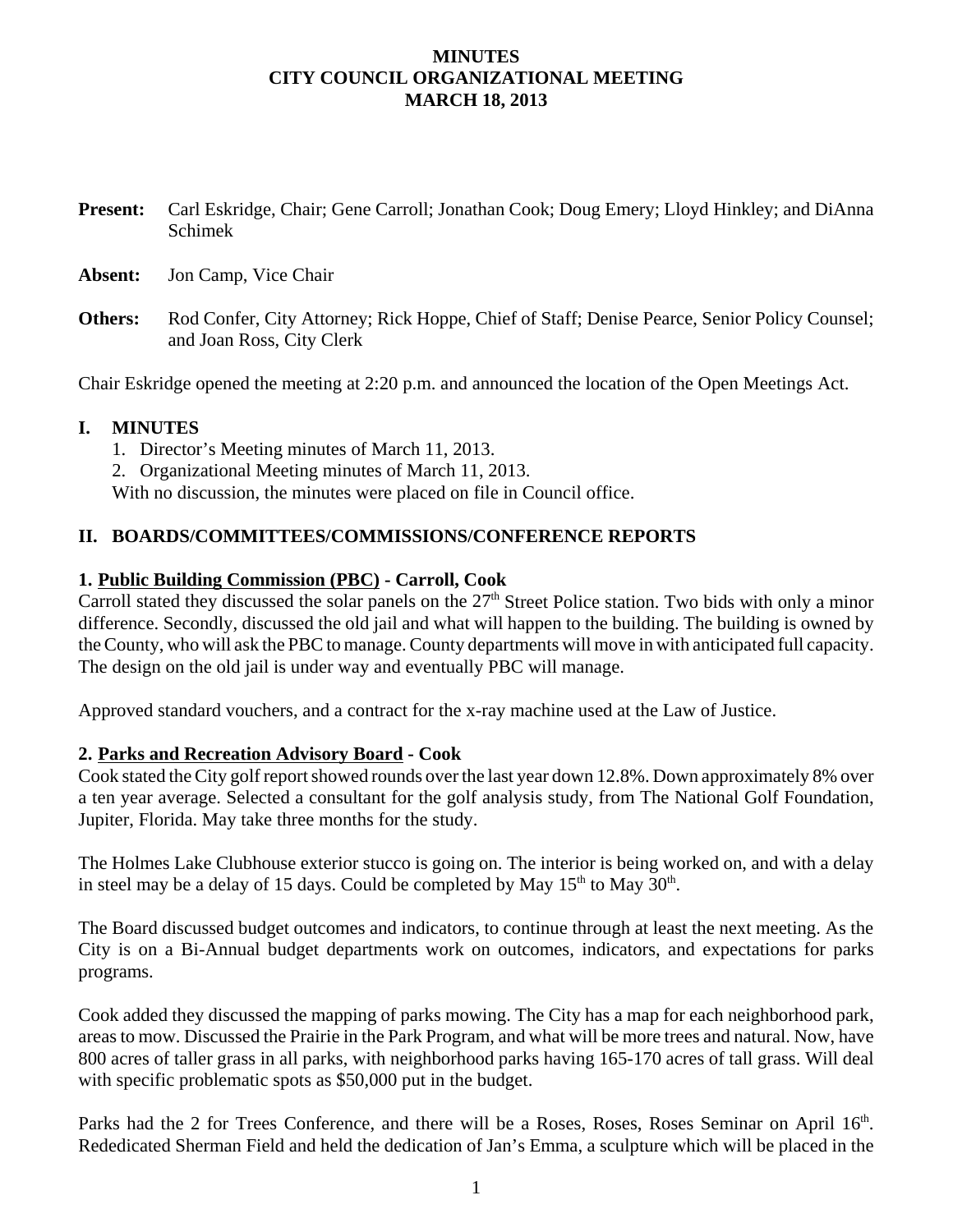medium on Sheridan Boulevard, off Sheridan, at Summit, west of the bridge at 32nd.

Eskridge asked if Parks has a program for an individual, or neighborhood, to adopt a park? Possibly helping with mowing? Cook replied if they want to, and happen to mow a park, maybe we wouldn't ask this question. Don't think there is any formal program. The problem with volunteers mowing is they may slack off. Hinkley added the large item is liability. Cook said if we're officially involved we may take some risk.

Hoppe stated now updating indicators and goals, city wide. In this off year hoping to set the framework for the budget next year. Would like to establish a process to review indicators and goals, as it sets prioritization, helping directors set a level of expectation from the Council when putting budgets together. Would like to work with everyone in the process with your input on our prioritization, and how to measure success.

# **3. Board of Health - Emery**

Emery stated the Board continued discussing the ten essential services of Community Health Boards. The last one, Research of New Insight in Innovative Solutions to Health Problems. Also, talked about how important research is and to use best practices nationwide, what actions others are taking. Received a legislative update. Twelve legislative bills might affect County Health, and we discussed concerns. Discussion on vital statistics. Reviewed Lancaster County data on births/deaths, and the leading causes of death and unintentional injuries.

# **4. Multicultural Advisory Committee (MAC) - Eskridge**

Eskridge stated numerous items discussed including pending legislation. MAC wants focused meetings with each having a topic, or speaker. Discussed, with different thoughts on how to obtain. A fascinating committee to meet with as the members are leaders in different ethic City communities and not afraid to speak up on what they believe is the best use of their time.

# **III. APPOINTMENTS/REAPPOINTMENTS**

Pearce stated no new, or updated.

# **IV. REQUESTS OF COUNCIL FROM MAYOR**

None

# **V. MISCELLANEOUS**

# **1. Consent Agenda** - Rod Confer, City Attorney

Confer stated the consent agenda came from a suggestion. Health had items before Council, not involving exchange of funds, which could be on the consent agenda. Other directors came forward saying they also had items which perhaps could go on the consent agenda. Would shorten the meeting, and make unnecessary for a department person to sit through a meeting, get up, say their name, and sit down. Suggested expanding the consent agenda. Certain categories of items generally don't take a lot of time. Perhaps put on the consent agenda unless a Council member felt otherwise. Cook presented an idea he felt might be more workable. Discussed with directors and the City Clerk, with everyone saying they think possibly the idea is worth a try.

Confer stated at the time the director prepares the fact request form, putting the item on the agenda, could also have a form space to indicate how much time they think the item would take. Would assign a number from 0 to 3. Zero would be uncontested, not requiring an explanation, and could go on the consent agenda. One would be the item will take some, not much, time. Two would be in the middle with three being this item may be controversial, requires testimony, and may take a bit of time. Resolutions only, not ordinances.

When Ross receives the forms she would put zero's on the consent agenda, and no one from the department needs to come to the meeting to explain the item. If item was assigned one, would try and put towards the meeting beginning. Ross makes her own judgement now on whether items will take a lot of time. If so tends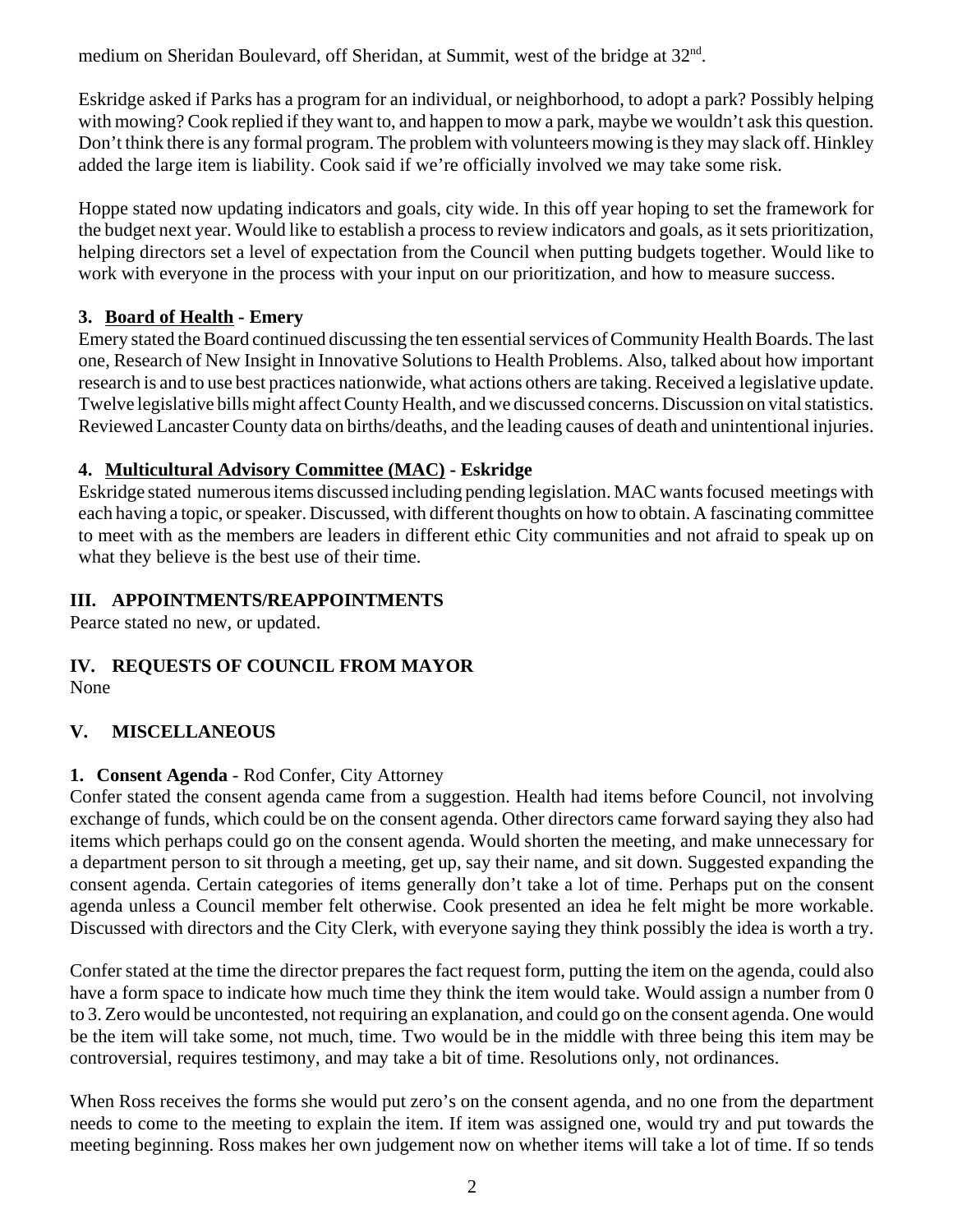to put at the agenda end. If not anticipated to take much time puts at the beginning. This would give her additional information in assigning where in the agenda the items would go.

Confer said we would all know number three items will take a lot of time, and towards the end of resolutions. Only doing for resolutions because they only require two readings and ordinances require three. If we did for ordinances would need another division of consent agenda, and would complicate matters somewhat. This is the outline. If Council is interested we could change the request form to implement.

Cook thought it could apply to ordinances, but complicated. Possibly on all request forms? Would be agenda time, expected time, or what we call the field. By putting on all, and using only for resolutions initially, would have the information. Over time may rearrange the agenda, and would have available. Appreciated not needing new rules to handle the consent agenda, and pulling items. Didn't realize City Clerk Ross already moved items of controversy. The Clerk has ability to make changes in the agenda, which we don't see. This could be handled by staff with our agenda reflecting the right order. Ross stated she generally checks with the Chairman.

Confer added Council Members also will look at the first reading agenda to see if an item is marked and may go on the consent agenda. If you don't think it needs to be there, or think there needs to be a public hearing as it has more detail, will need to let us know so we can take off the consent agenda.

Ross stated some years ago we moved the public hearing liquor license applications ahead of second reading ordinances, to accommodate applicants not having to sit and wait, as many times there are no questions. Not thinking of putting them on the consent agenda. Always tell them they are not required to sit and wait for the vote, as they are business people possibly waiting unnecessarily. Often they immediately call our office.

Ross added there could be several items on the consent on Mondays. Could be quite a long consent, with one, two, or three pages. Maybe a non issue.

Would Council move on those items immediately so people could leave? Will that be better? Also, have resolutions under ordinances, first reading, as they're a package, and can't go through consent as they may be more involved. Ross asked how quickly would we know if not wanting on the consent? Do not want to redo the agenda numerous times, especially when on line.

Cook added staff would need to be careful on designating as zero. If used too much, and if abused, essentially becomes less useful. We'll pay attention in removing items too often. Hope there wouldn't often be an issue. Confer added, could have situations of someone coming to testify and no department person as it's on the consent agenda. Would delay a week giving the department an opportunity to attend. Cook stated the point of other numbers. If designated as one, we'll have to review. Question of how to move items up, especially ordinances, which staff knows may have a speaker for a few minutes. Realize it would take time to review all the issues Ross raised, but first need to collect the data from staff on zero through three.

Ross asked if noticed where bond ordinances generally appear? Cook replied always early. Confer stated actually do not let them sit there now. Hoppe stated we appreciate these attempts toward the agenda, and for us the zero concept will be a vast improvement. Possibly get use to this first, then organize other items. Schimek added with Ross leaving, the Clerk will be a new person and want to be careful about proceeding too fast, until the person gets a flow. Do like the zeros. One step at a time. Believe it will take time to get pat.

Hinkley added in past years, with a major issue, had two or three attorneys here, and we hated to have them sit for two to three hours, with the clock running. Tried to get the hearings out of the way. Cook said he's trying to figure how we could do simultaneous hearings on multiple items. If we could do this in parallel.